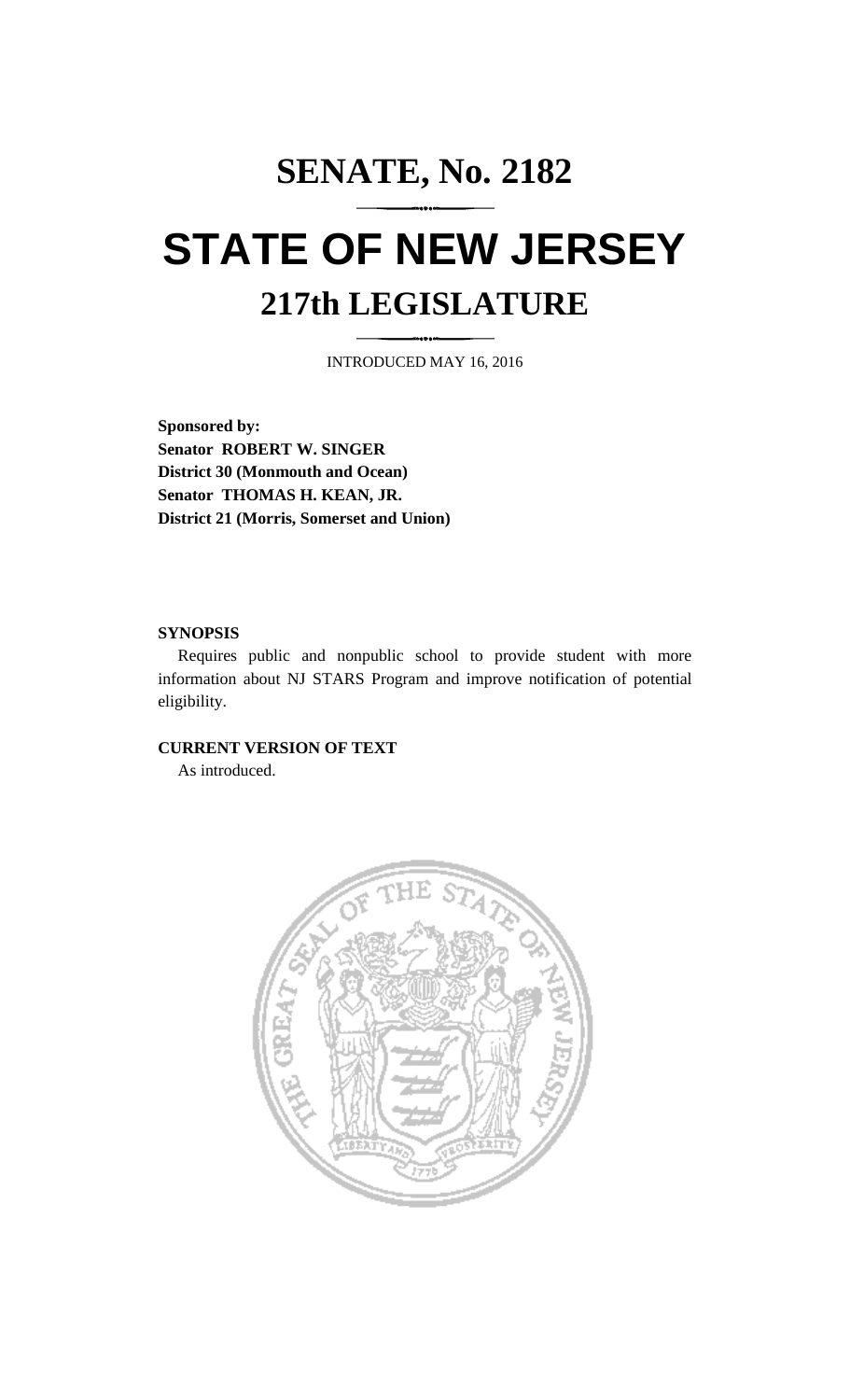**AN ACT** concerning information on eligibility for the New Jersey Student Tuition Assistance Reward Scholarship (NJ STARS) Program and amending P.L.2009, c.280. **BE IT ENACTED** *by the Senate and General Assembly of the State of New Jersey:* 8 1. Section 1 of P.L.2009, c.280 (C.18A:71B-85.5) is amended to read as follows: 10 1. a. In September of each school year, the board of education of a school district or the chief school administrator of a nonpublic 12 school shall provide each student in the  $8<sup>th</sup>$  and 9th grade with general information on the New Jersey Student Tuition Assistance Reward Scholarship (NJ STARS) Program created pursuant to P.L.2004, c.59 (C.18A:71B-81 et seq.). b. In September of each school year, the board of education of a school district or the chief school administrator of a nonpublic 18 school shall notify each student in the  $10^{th}$ , 11th **[**grade**]**, and  $12^{th}$  grades who is ranked in the top 25.0% of the class of his potential to qualify for the NJ STARS Program if the student's class rank at the completion of the 11th grade or 12th grade is within the top 15.0% of the class. The notification shall include information about the rigorous course of study required to qualify for the program. A student in the 12th grade shall be notified of conditional eligibility for the NJ STARS Program by the Higher Education Student Assistance Authority in accordance with the provisions of section 2 of P.L.2008, c.124 (C.18A:71B-85.1). c. The notification by the board of education or chief school administrator required pursuant to subsections a. and b. of this section shall be communicated via regular or electronic mail or sent home with the student and include a brief description of the NJ STARS Program and the requirements for eligibility for the program. (cf: P.L.2014, c.55, s.2) 2. This act shall take effect immediately and shall first apply to the 2016-2017 school year. STATEMENT Under current law, a student receives general information about the New Jersey Student Tuition Assistance Reward Scholarship (NJ STARS) program and the program's requirements for eligibility in

**EXPLANATION – Matter enclosed in bold-faced brackets [thus] in the above bill is not enacted and is intended to be omitted in the law.**

**Matter underlined thus is new matter.**